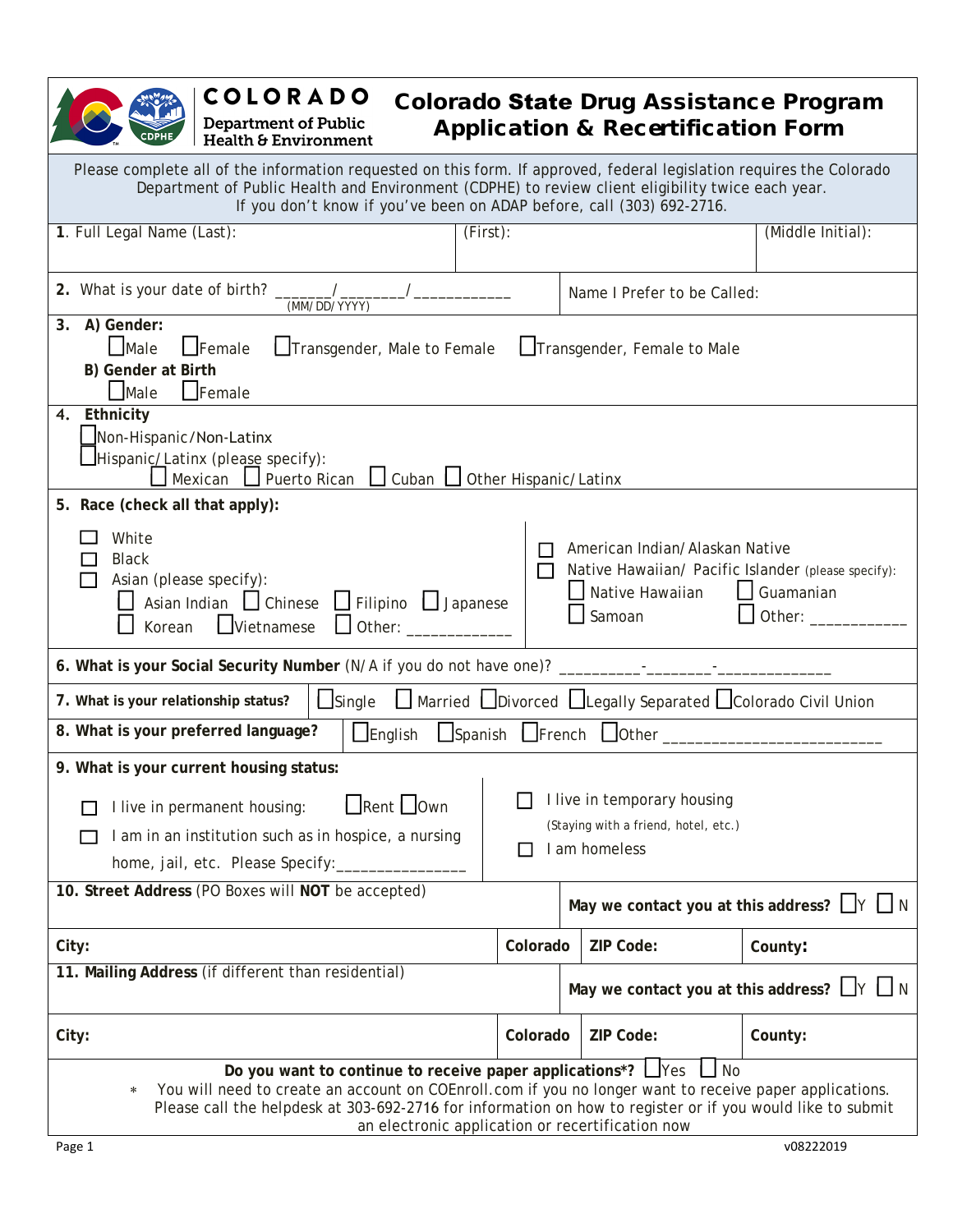| 12. What is your phone number?                                                                                                                   |                         | May we leave a message?                             |  |
|--------------------------------------------------------------------------------------------------------------------------------------------------|-------------------------|-----------------------------------------------------|--|
|                                                                                                                                                  | $\Box$ Home $\Box$ Cell | $\Box$ Yes<br>$\Box$ No                             |  |
|                                                                                                                                                  |                         | $\Box$ Yes<br>$\Box$ No                             |  |
| 13. Email Address:                                                                                                                               |                         |                                                     |  |
| 14. Would you like to receive Electronic reminders?<br>If you select yes you will NO longer received paper applications                          | $\Box$ No<br>$\Box$ Yes | $\Box$ Email<br>$\Box$ Text Message<br>If yes, how? |  |
| 15. Is there anyone that our staff may call if your mail is returned to us (or your number does not work)?                                       |                         | $\Box$ Yes<br><b>No</b>                             |  |
|                                                                                                                                                  |                         |                                                     |  |
| Does this person know that you are HIV positive? $\Box$ Yes                                                                                      |                         | $\Box$ No                                           |  |
| 16. Do you have a case manager/social worker at an AIDS Service Organization or Medical Clinic? Ves In<br>If yes, list them below:               |                         |                                                     |  |
|                                                                                                                                                  |                         |                                                     |  |
|                                                                                                                                                  |                         |                                                     |  |
| Yes                                                                                                                                              | No                      |                                                     |  |
| If you file taxes, what is your current tax filing<br>17.<br>status?                                                                             |                         | Single Married Divorced Legally Separated           |  |
| 18. A) How many adults are in your household?<br>b) How many children are in your household?                                                     |                         |                                                     |  |
| 19. If you do not file taxes, What is the reason you don't file taxes?<br>$\Box$ I am not required to file (undocumented, make too little, etc.) |                         |                                                     |  |
| $\Box$ I am claimed as a dependent on someone else's taxes.                                                                                      |                         |                                                     |  |
| I am required to file, but don't. REASON:                                                                                                        |                         |                                                     |  |
| <b>MEDICAL INFORMATION</b>                                                                                                                       |                         |                                                     |  |
| 20. When you were first diagnosed as HIV positive? Month____ Year _____ (estimate if necessary)                                                  |                         |                                                     |  |
| Where were you diagnosed? ___________________________________(please include city/state/country if applicable)                                   |                         |                                                     |  |
| $\Box$ Yes<br>Not Sure<br>21. Have you ever been told by your doctor or a laboratory that you have AIDS?<br>$\Box$ No                            |                         |                                                     |  |
| 22. Have you ever been told that you have Hepatitis C? U Yes                                                                                     | $\mathsf{L}$<br>No      | Not Sure<br>$\Box$ Yes, but now cured.              |  |
| 23. What clinic are you currently receiving your HIV-related care?                                                                               |                         |                                                     |  |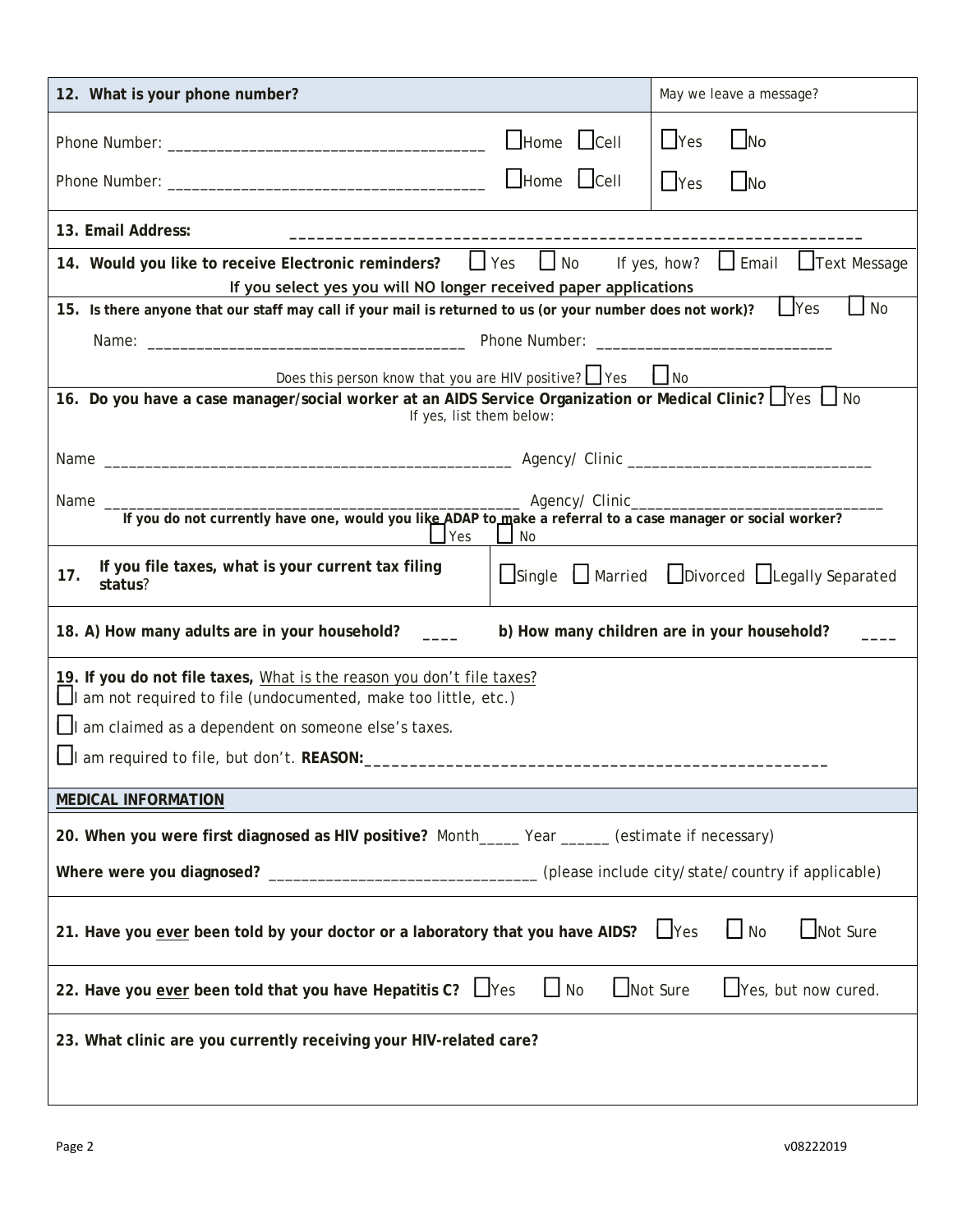| <b>HEALTH INSURANCE INFORMATION</b>                                                                                                                                                                                                                                                                                                                                                                                                                           |                                                                                                           |  |  |  |
|---------------------------------------------------------------------------------------------------------------------------------------------------------------------------------------------------------------------------------------------------------------------------------------------------------------------------------------------------------------------------------------------------------------------------------------------------------------|-----------------------------------------------------------------------------------------------------------|--|--|--|
| 24. Are you enrolled in Colorado Medicaid? (Check any that apply)                                                                                                                                                                                                                                                                                                                                                                                             |                                                                                                           |  |  |  |
| Yes, I am enrolled<br>I applied, but was denied. Reason: _______________                                                                                                                                                                                                                                                                                                                                                                                      | I am still awaiting a decision<br>I don't know my Medicaid Status<br>I was enrolled but no longer qualify |  |  |  |
| $\Box$ Yes (if yes please fill in below)<br>25. Are you on Medicare?                                                                                                                                                                                                                                                                                                                                                                                          | $\Box$ No (if no go to question 26)                                                                       |  |  |  |
| What parts of Medicare are you enrolled in? $\Box$ PART A Effective Date ___/____ $\Box$ PART B Effective Date ___/___                                                                                                                                                                                                                                                                                                                                        |                                                                                                           |  |  |  |
| If you have Medicare, you must be enrolled in an employer pension plan, stand-alone Prescription Drug Plan (PDP)<br>or Medicare Advantage plan with drug coverage (MA-PD) to participate in Bridging the Gap.<br>The program can pay the premium on your plan as long as you communicate changes in premium. Remember to<br>submit your premium invoices annually (usually in January and anytime it changes) to avoid losing your Medicare<br>drug coverage. |                                                                                                           |  |  |  |
| 26. What is your employment status?                                                                                                                                                                                                                                                                                                                                                                                                                           |                                                                                                           |  |  |  |
| Employed, working MORE than 32 hours a week (full-time)                                                                                                                                                                                                                                                                                                                                                                                                       |                                                                                                           |  |  |  |
| Employed, working LESS than 32 hours a week (part-time)                                                                                                                                                                                                                                                                                                                                                                                                       |                                                                                                           |  |  |  |
| Unemployed for more than 60 days                                                                                                                                                                                                                                                                                                                                                                                                                              |                                                                                                           |  |  |  |
| Recently unemployed (less than 60 days)                                                                                                                                                                                                                                                                                                                                                                                                                       |                                                                                                           |  |  |  |
| Self-employed                                                                                                                                                                                                                                                                                                                                                                                                                                                 |                                                                                                           |  |  |  |
| Retired/Disabled                                                                                                                                                                                                                                                                                                                                                                                                                                              |                                                                                                           |  |  |  |
|                                                                                                                                                                                                                                                                                                                                                                                                                                                               |                                                                                                           |  |  |  |
| 27. If you are employed, did this employment start in the last 90 days?<br>$\Box$ Yes<br>$\Box$ No                                                                                                                                                                                                                                                                                                                                                            |                                                                                                           |  |  |  |
| 28. Does your employer offer health insurance?                                                                                                                                                                                                                                                                                                                                                                                                                |                                                                                                           |  |  |  |
| Yes, I am enrolled                                                                                                                                                                                                                                                                                                                                                                                                                                            |                                                                                                           |  |  |  |
|                                                                                                                                                                                                                                                                                                                                                                                                                                                               |                                                                                                           |  |  |  |
| My employer does not offer insurance coverage                                                                                                                                                                                                                                                                                                                                                                                                                 |                                                                                                           |  |  |  |
| If you or your spouse are employed and not currently enrolled in insurance THROUGH YOUR EMPLOYER, or on<br>Medicaid or Medicare, you will need to have your employer complete the<br>"Employer Insurance Information Form" on page 6 and attach it to your application form.<br>An ADAP staff member may reach out to you if they have additional questions.                                                                                                  |                                                                                                           |  |  |  |
| 29. Are you enrolled in insurance through Connect for Health, Colorado (ACA Marketplace)?<br>$\blacksquare$ No<br>$\Box$ I'm not sure<br>$\mathsf{\sim}$ Yes                                                                                                                                                                                                                                                                                                  |                                                                                                           |  |  |  |
| 30. Are you enrolled in insurance that is NOT through the marketplace? (directly purchased from the insurance                                                                                                                                                                                                                                                                                                                                                 |                                                                                                           |  |  |  |
| provider)<br>$\Box$ No $\Box$ I'm not sure<br>$\sqcup$ Yes                                                                                                                                                                                                                                                                                                                                                                                                    |                                                                                                           |  |  |  |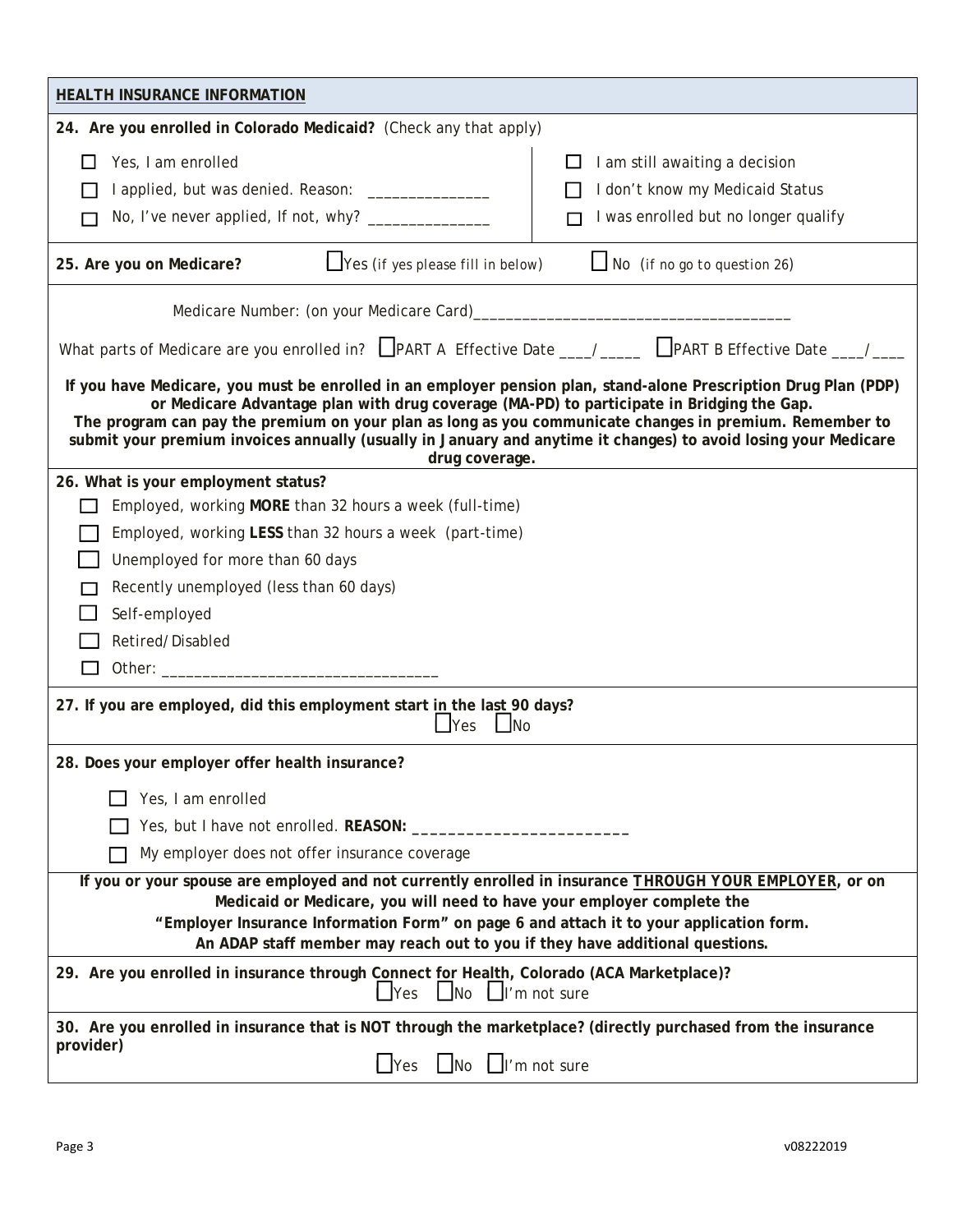| 31.<br>Please use the table below to provide your best estimate of your GROSS monthly income. You will need to<br>attach<br>proof of all income listed in this table (Unless you are enrolled in Medicaid), whether earned by you or another member of<br>your household. See the instructions for the types of proof that ADAP will accept.                            |                                                                               |           |                                                                                                    |                                                           |                                           |  |
|-------------------------------------------------------------------------------------------------------------------------------------------------------------------------------------------------------------------------------------------------------------------------------------------------------------------------------------------------------------------------|-------------------------------------------------------------------------------|-----------|----------------------------------------------------------------------------------------------------|-----------------------------------------------------------|-------------------------------------------|--|
| Include income from your legally married spouse and income earned by your children. Do NOT include other people<br>living in your household. If you are under 18, please list your parent or legal guardian's income.                                                                                                                                                   |                                                                               |           |                                                                                                    |                                                           |                                           |  |
| Use the table below to report any income you or your spouse receive<br>Include temporary and seasonal work and income from self-employment. If you have no household income (\$0) from<br>employment or from any other source, fill out "Statement of Support" on page 7.<br>Sources of income other than employment include:                                           |                                                                               |           |                                                                                                    |                                                           |                                           |  |
| Unemployment benefits, SSI, SSDI (Social Security Supplemental or Social Security Disability income), Veterans benefits,<br>Short/Long-term disability, AND (Aid to the Needy Disabled), Retirement/Pension, SSI (Supplemental Security Income),<br>TANF (Temporary Aid to Needy Families), Taxable trust income, Worker's compensation, Interest/Investment Income, or | Alimony paid to you. Call the ADAP HelpDesk at (303) 692-2716 with questions. |           |                                                                                                    |                                                           |                                           |  |
| Name of person receiving<br>income<br>(You, spouse, dependent, etc.)                                                                                                                                                                                                                                                                                                    | <b>Source Name</b><br>(Employer Name, Social Security etc.)                   |           | Start date<br>(or continuing)                                                                      | Frequency of Pay<br>(Weekly, Bi-Weekly<br>$Etc.$ )        | <b>Monthly Gross</b><br>Amount (estimate) |  |
|                                                                                                                                                                                                                                                                                                                                                                         |                                                                               |           |                                                                                                    |                                                           | \$                                        |  |
|                                                                                                                                                                                                                                                                                                                                                                         |                                                                               |           |                                                                                                    |                                                           | \$                                        |  |
|                                                                                                                                                                                                                                                                                                                                                                         |                                                                               |           |                                                                                                    |                                                           | \$                                        |  |
| VERY IMPORTANT DATA SHARING UPDATE. Colorado ADAP has developed a system to share some of the<br>information that you provide to ADAP with participating HIV service providers and case managers in order to<br>simplify your process of recertification.** Please check one of the boxes below.                                                                        |                                                                               |           |                                                                                                    |                                                           |                                           |  |
| $\bigcap$ OPT IN                                                                                                                                                                                                                                                                                                                                                        |                                                                               | OPT OUT   |                                                                                                    |                                                           |                                           |  |
| • Your information* will be shared with your                                                                                                                                                                                                                                                                                                                            |                                                                               |           | Your information* will be not be shared.                                                           |                                                           |                                           |  |
| participating HIV service providers and case<br>managers.                                                                                                                                                                                                                                                                                                               |                                                                               |           | You will be required to submit recertification                                                     |                                                           |                                           |  |
| $\bullet$                                                                                                                                                                                                                                                                                                                                                               | Your information will be protected with a personal                            |           | information to ADAP every six months and to each of<br>your Ryan White case managers and other HIV |                                                           |                                           |  |
| identification number.                                                                                                                                                                                                                                                                                                                                                  |                                                                               |           | service and medical providers.                                                                     |                                                           |                                           |  |
| This will simplify your recertification in ADAP and                                                                                                                                                                                                                                                                                                                     |                                                                               |           |                                                                                                    |                                                           |                                           |  |
| other services.                                                                                                                                                                                                                                                                                                                                                         |                                                                               | <b>OR</b> |                                                                                                    | <b>QUESTIONS?</b>                                         |                                           |  |
| <b>Information* Shared Includes:</b><br>• ADAP Recertification Start and End Dates                                                                                                                                                                                                                                                                                      |                                                                               |           |                                                                                                    | <b>Call the ADAP Help Desk</b><br>At (303) 692-2716       |                                           |  |
| Income<br>Health insurance status                                                                                                                                                                                                                                                                                                                                       |                                                                               |           |                                                                                                    | If you do not check one of the options below, you will be |                                           |  |
| Housing                                                                                                                                                                                                                                                                                                                                                                 |                                                                               |           |                                                                                                    | automatically Opted in to data sharing.                   |                                           |  |
| Residential and mailing address                                                                                                                                                                                                                                                                                                                                         |                                                                               |           |                                                                                                    | You can call the ADAP Office at any time to opt out.      |                                           |  |
| Phone number                                                                                                                                                                                                                                                                                                                                                            |                                                                               |           |                                                                                                    |                                                           |                                           |  |
| CD4 and Viral Load                                                                                                                                                                                                                                                                                                                                                      |                                                                               |           |                                                                                                    |                                                           |                                           |  |
| ** You will be able to use your ADAP/Ramsell card to prove your eligibility at ANY Ryan White funded clinic or case<br>management agency.                                                                                                                                                                                                                               |                                                                               |           |                                                                                                    |                                                           |                                           |  |

\_\_\_\_\_\_\_\_\_\_\_\_\_\_\_\_\_\_\_\_\_\_\_\_\_\_\_\_\_\_ \_\_\_\_\_\_\_\_\_\_\_\_\_\_\_\_ Applicant Name (Please Print)

\_\_\_\_\_\_\_\_\_\_\_\_\_\_\_\_\_\_\_\_\_\_\_\_\_\_\_\_\_\_\_\_\_\_\_\_\_\_\_\_\_\_\_ Signature of Applicant or Parent/Guardian density on the Date

**\*\*\*You can opt in at any time by submitting a request in writing to the ADAP program. \*\*\***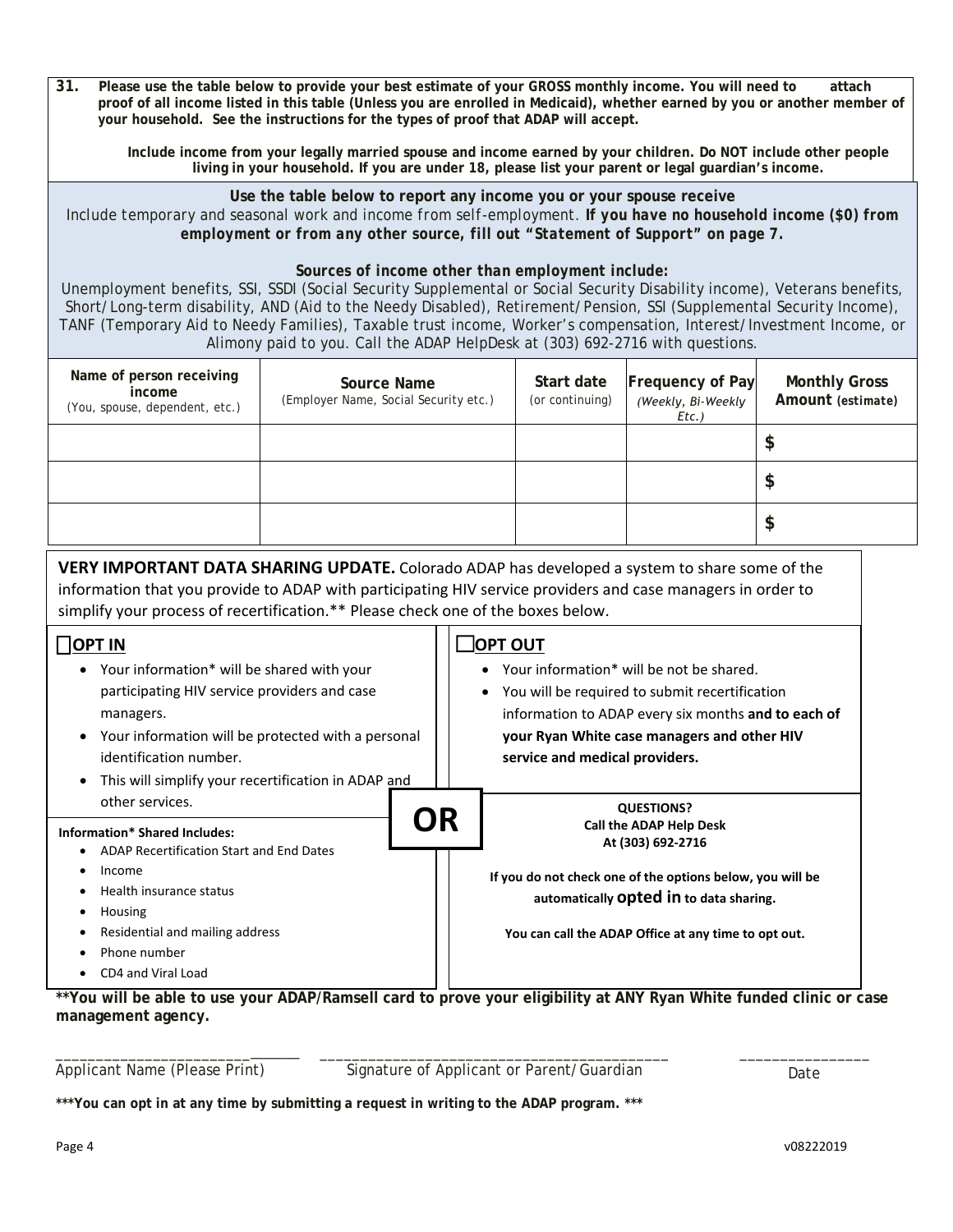### **ADAP Certification and Authorization of Release of Information**

- I certify that the information provided in this application is complete and accurate, to the best of my knowledge.
- I understand that my failure to be accurate and complete may prevent or delay a determination of eligibility to receive assistance from ADAP.
- I understand that, for the purposes of determining my eligibility for ADAP, the CDPHE, its contractors and subcontractors may request further documentation to verify my HIV positive serostatus, my Colorado residency, and my financial, employment or insurance information as necessary.
- I authorize my prescribing physician, case manager, other departments and programs of the State of Colorado, and other information sources to release information necessary to complete the application process, to verify the accuracy of any information provided in this application, and to verify my ongoing eligibility for ADAP. I further authorize the CDPHE to utilize data from public health records to verify that I am living with HIV.
- I authorize the CDPHE to release information to my physicians, case manager, treatment centers, and other healthcare providers to facilitate provision of ADAP services.
- I understand and agree to submit periodic information regarding my continued eligibility for ADAP, including proof of income, proof of residency, health insurance coverage, and general updates on forms provided by the CDPHE. I understand that changes in my situation will be evaluated to determine my continued eligibility for ADAP. I will be notified in writing if I am to be discontinued from ADAP.
- I agree to notify, or have my case manager notify, the CDPHE of any circumstances affecting my participation in, or eligibility for, ADAP. I agree to notify the CDPHE within thirty (30) days if I change my address or other preferred contact information. I further authorize the CDPHE to contact the persons listed as "Emergency Contact" on this form if the CDPHE's attempts to contact me have been unsuccessful.
- I understand that I am to recertify for ADAP twice per year in a timely manner at my birth month and six months after my birth month.
- I understand that my ADAP eligibility will terminate if:
	- I do not cooperate with efforts to verify information in this application, or<br>- I do not comply with the activities needed to identify/verify potential sour-
	- I do not comply with the activities needed to identify/verify potential sources of alternative coverage, or
	- I fail to seek other forms of coverage, as instructed by the CDPHE, for which I may be eligible, or
	- The CDPHE becomes aware of material misrepresentation, withheld information, or documented fraud, or - Qualifying medication is no longer being prescribed to me.
- I understand that the CDPHE reserves the right at any time and without notice to modify the ADAP application form.
- I understand that my assistance through all CDPHE programs is contingent on state and federal funding. This funding is limited and may expire at any time without extended or alternative funds being available.
- I understand that completing this application does not ensure that I will qualify for this program.
- I understand that my name, address and any other personal identifying information provided in this application will be available to the CDPHE and its contractors and subcontractors, and that this information will not be disclosed to anyone else, except as required or permitted by law.
- I understand that I have a right to ask for a full hearing if I feel that a decision on my eligibility was unfair or incorrect of if I believe CDPHE staff or contractors discriminated against me based on my age, race, ethnicity, sex, gender identity, disability, religion, nationality, or sexual orientation.
- I understand that pursuant to the Colorado Governmental Immunity Act, C.R.S. § 24-10-101 et seq., the CDPHE is not liable for damages for any injury arising out of my participation in ADAP.
- I understand that I may revoke this authorization at any time in writing. However, the release shall remain valid until such time as I inform the ADAP, in writing, of my wish to terminate services through the program, or until such time as I no longer qualify for these services, whichever occurs first, except to the extent that action has been taken in reliance on this authorization.
- A copy of this authorization has the same effect as the original.

\_\_\_\_\_\_\_\_\_\_\_\_\_\_\_\_\_\_\_\_\_\_\_\_\_\_\_\_\_ Applicant Name (Please Print)

\_\_\_\_\_\_\_\_\_\_\_\_\_\_\_\_\_\_\_\_\_\_\_\_\_\_\_\_\_\_\_\_\_\_\_\_\_\_\_\_\_\_\_ \_\_\_\_\_\_\_\_\_\_\_\_\_ Signature of Applicant or Parent/Guardian Date

**PLEASE REMEMBER TO NOTIFY ADAP IF ANYTHING IN THIS APPLICATION CHANGES**

**Return this application to: CDPHE Care and Treatment Program ADAP-3800, 4300 Cherry Creek Drive South, Denver, CO 80246 Fax: 303-691-7736 Phone: 303-692-2716**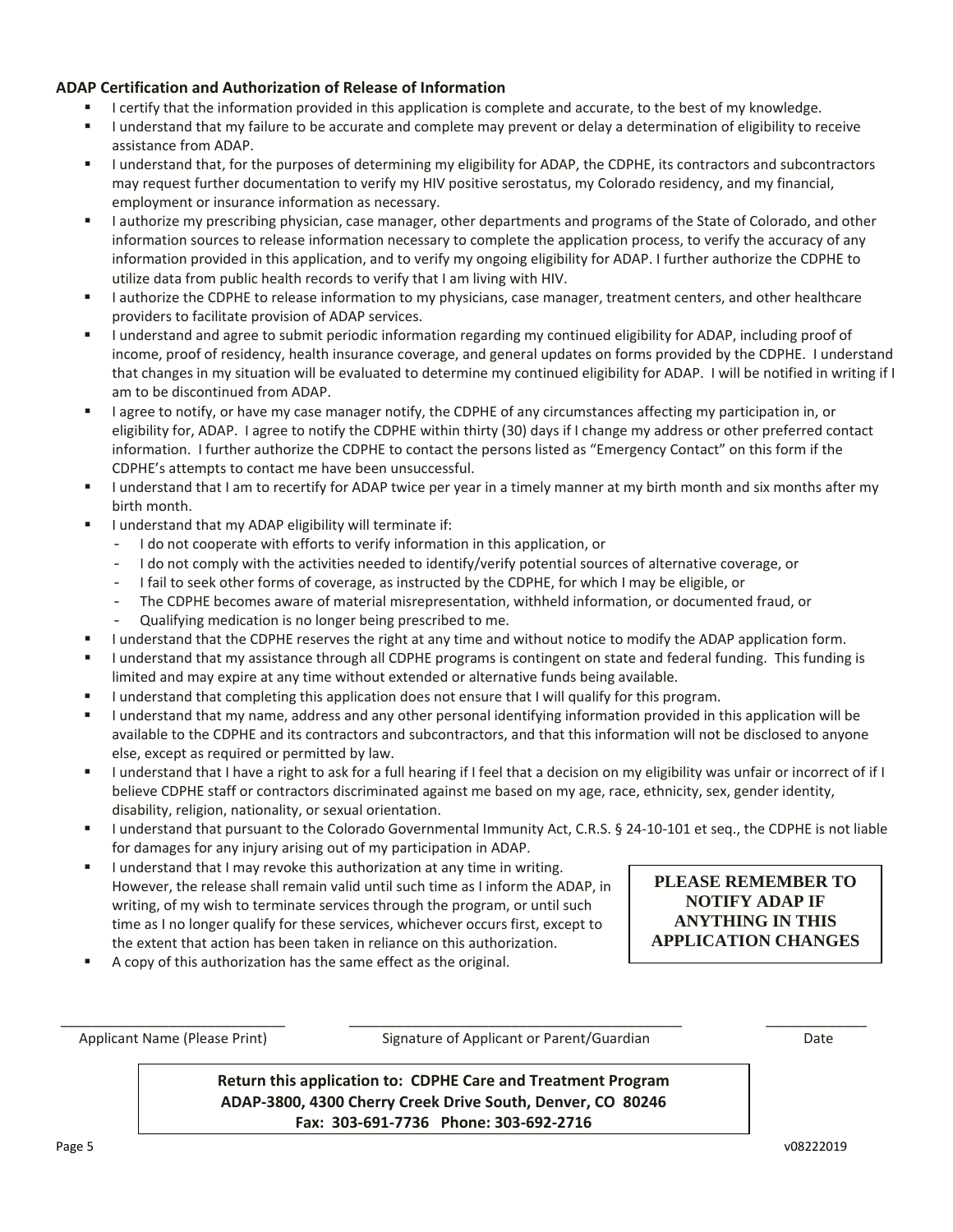### **STATEMENT OF SUPPORT FOR \_\_\_\_\_\_\_\_\_\_\_\_\_\_\_\_\_\_\_\_\_\_\_ (NAME OF APPLICANT)**

## *COMPLETE THIS FORM ONLY IF YOU CANNOT PROVIDE PROOF OF RESIDENCY IN YOUR NAME OR IF YOU REPORT \$0 HOUSEHOLD INCOME*

**SECTION 1** – IF **SOMEONE ELSE** PROVIDES YOU WITH SUPPORT, HAVE HIM/HER FILL OUT THIS PART OF THE FORM AND HAVE HIM/HER SIGN IN SECTION 3. **THIS PERSON MUST PROVIDE PROOF THAT THEY RESIDE AT THE ADDRESS LISTED.**

Name of person providing support:

What is your relationship to the applicant?

\_\_\_\_\_\_\_\_\_\_\_\_\_\_\_\_\_\_\_\_\_\_\_\_\_\_\_\_\_\_\_\_\_\_\_\_\_\_

| $\mathbf{L}$ | Legally married in the State of Colorado |
|--------------|------------------------------------------|
| П            | Domestic partner/civil union/partner     |
| $\Box$       | His/her parent (biological or adoptive)  |
| П            | His/her child (biological or adoptive)   |

 $\Box$  Other relative (brother, sister, aunt, uncle, brother-in-law, mother-in-law, etc.)

 $\Box$  Other (friend, neighbor, etc.)

Type of support provided for free or minor charge (check all that apply):

|  | odging |
|--|--------|
|--|--------|

- $\Box$  Food
- $\Box$  Telephone
- Other (describe): \_\_\_\_\_\_\_\_\_\_\_\_\_\_\_\_\_\_\_

For what part of the past 12 months did the applicant live in your household? \_\_\_\_\_\_\_\_\_\_\_\_\_

On your most recent U.S. Tax Return, did you claim the applicant as a dependent?

□ Yes  $\Box$  No

 $\Box$  Have not filed a U.S. Tax Return

Please provide current contact information so we can contact you to verify any information.

 $\overline{\phantom{a}}$  , and the contract of the contract of the contract of the contract of the contract of the contract of the contract of the contract of the contract of the contract of the contract of the contract of the contrac

Mailing Address:

Daytime Phone (\_\_\_\_) \_\_\_\_ - \_\_\_\_\_\_\_\_

\_\_\_\_\_\_\_\_\_\_\_\_\_\_\_\_\_\_\_\_\_\_\_\_\_\_\_\_\_\_\_\_\_

**SECTION 3** – LEGALLY BINDING SIGNATURE

*By signing below, I assert that the contents of this form are complete and accurate, to the best of my knowledge. I acknowledge that intentional misrepresentations in this form may constitute an attempt to defraud the State of Colorado, which could result in severe criminal and civil penalties. I authorize the State of Colorado to contact me and to conduct other research necessary to verify the accuracy of the statements made on this form.*

Support Provider Signature **Applicant Signature** Date

**SECTION 2** – IF YOU HAVE \$0 OF HOUSEHOLD INCOME AND ARE **NOT RECEIVING SUPPORT FROM ANY OTHER INDIVIDUAL**, COMPLETE THIS PART OF THE FORM AND SIGN IN SECTION 3.

Explain how you cover the costs of the following:

Housing/shelter \_\_\_\_\_\_\_\_\_\_\_\_\_\_\_\_\_\_\_\_\_\_\_\_\_\_\_

Food \_\_\_\_\_\_\_\_\_\_\_\_\_\_\_\_\_\_\_\_\_\_\_\_\_\_\_

Transportation \_\_\_\_\_\_\_\_\_\_\_\_\_\_\_\_\_\_\_\_\_\_\_\_\_\_\_

Telephone

Utilities

**Other** (Cigarettes, etc.\_\_\_\_\_\_\_\_\_\_\_\_\_\_\_\_\_\_\_\_\_\_\_\_\_\_

If you are living off of savings, please provide a bank statement or describe why such documentation is not available (for example, your savings is in the form of cash or a reloadable credit card):

\_\_\_\_\_\_\_\_\_\_\_\_\_\_\_\_\_\_\_\_\_\_\_\_\_\_\_\_\_\_\_\_\_\_\_\_

\_\_\_\_\_\_\_\_\_\_\_\_\_\_\_\_\_\_\_\_\_\_\_\_\_\_\_\_\_\_\_\_\_\_\_\_

\_\_\_\_\_\_\_\_\_\_\_\_\_\_\_\_\_\_\_\_\_\_\_\_\_\_\_\_\_\_\_\_\_\_\_\_